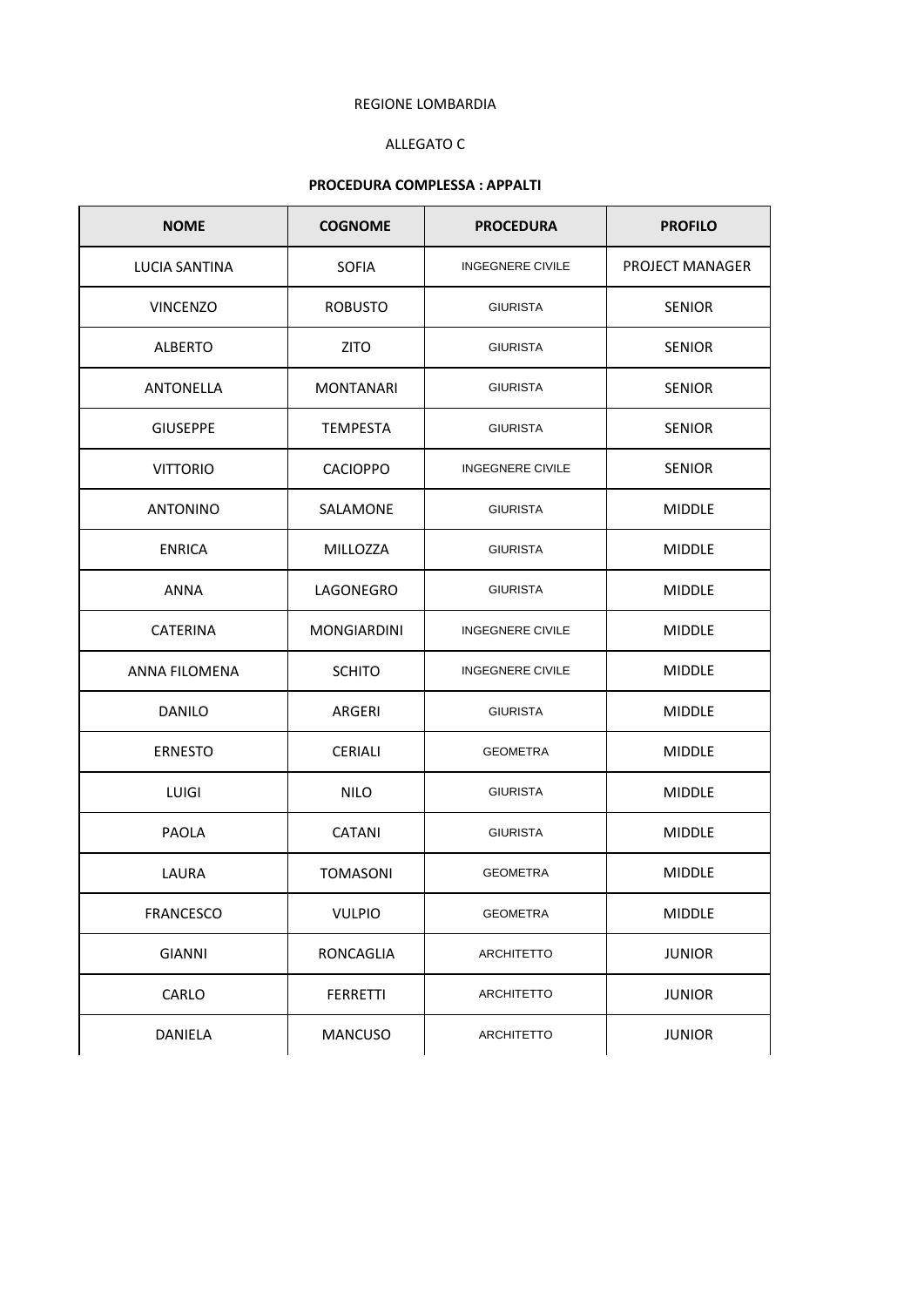### PROCEDURA COMPLESSA: EDILIZIA E URBANISTICA

| <b>NOME</b>              | <b>COGNOME</b>   | <b>PROCEDURA</b>        | <b>PROFILO</b>  |
|--------------------------|------------------|-------------------------|-----------------|
| <b>ANNA</b>              | <b>GAGLIARDI</b> | <b>ARCHITETTO</b>       | PROJECT MANAGER |
| <b>TIZIANA</b>           | <b>CAPPA</b>     | <b>INGEGNERE CIVILE</b> | <b>SENIOR</b>   |
| Enrico                   | Guarneri         | INGEGNERE AMBIENTALE    | <b>SENIOR</b>   |
| Paola                    | D'orsi           | <b>ARCHITETTO</b>       | <b>SENIOR</b>   |
| <b>ELIO</b>              | <b>MORINO</b>    | <b>ARCHITETTO</b>       | <b>SENIOR</b>   |
| <b>GIANANDREA</b>        | <b>DELINDATI</b> | <b>INGEGNERE CIVILE</b> | <b>SENIOR</b>   |
| <b>NICOLINO</b>          | PETRACCA         | INGEGNERE AMBIENTALE    | <b>SENIOR</b>   |
| LUCIA                    | <b>NOSCHESE</b>  | <b>GIURISTA</b>         | <b>SENIOR</b>   |
| Fernando Antonio         | Strafella        | <b>INGEGNERE CIVILE</b> | <b>SENIOR</b>   |
| Giuseppe                 | Vadala'          | <b>INGEGNERE CIVILE</b> | <b>SENIOR</b>   |
| <b>PAOLO</b>             | ROLLA            | INGEGNERE AMBIENTALE    | <b>SENIOR</b>   |
| Massimo                  | Masia            | <b>INGEGNERE CIVILE</b> | <b>SENIOR</b>   |
| SARA                     | <b>PACE</b>      | <b>INGEGNERE CIVILE</b> | <b>MIDDLE</b>   |
| <b>MARIA ALFONSINA</b>   | <b>STUPPIA</b>   | ARCHITETTO              | <b>MIDDLE</b>   |
| <b>CLAUDIO</b>           | <b>CIMINELLI</b> | <b>INGEGNERE CIVILE</b> | <b>MIDDLE</b>   |
| Raffaella                | lacovitti        | <b>GEOMETRA</b>         | <b>MIDDLE</b>   |
| <b>GIOVANNI MAURILIO</b> | PAPPALARDO       | <b>GIURISTA</b>         | <b>MIDDLE</b>   |
| anna filomena            | schito           | INGEGNERE AMBIENTALE    | <b>MIDDLE</b>   |
| <b>BEATRICE</b>          | <b>TENUCCI</b>   | <b>GIURISTA</b>         | <b>MIDDLE</b>   |
| ADDOLORATA               | <b>MARRAFFA</b>  | GEOMETRA                | <b>MIDDLE</b>   |
| Anna Daniela Monica      | Zaccarini        | <b>GIURISTA</b>         | <b>MIDDLE</b>   |
| Serena                   | Sgallari         | INGEGNERE AMBIENTALE    | <b>MIDDLE</b>   |
| Rachele                  | Crucianelli      | <b>GEOMETRA</b>         | <b>MIDDLE</b>   |
| <b>FRANCO</b>            | <b>GALLI</b>     | INGEGNERE AMBIENTALE    | <b>JUNIOR</b>   |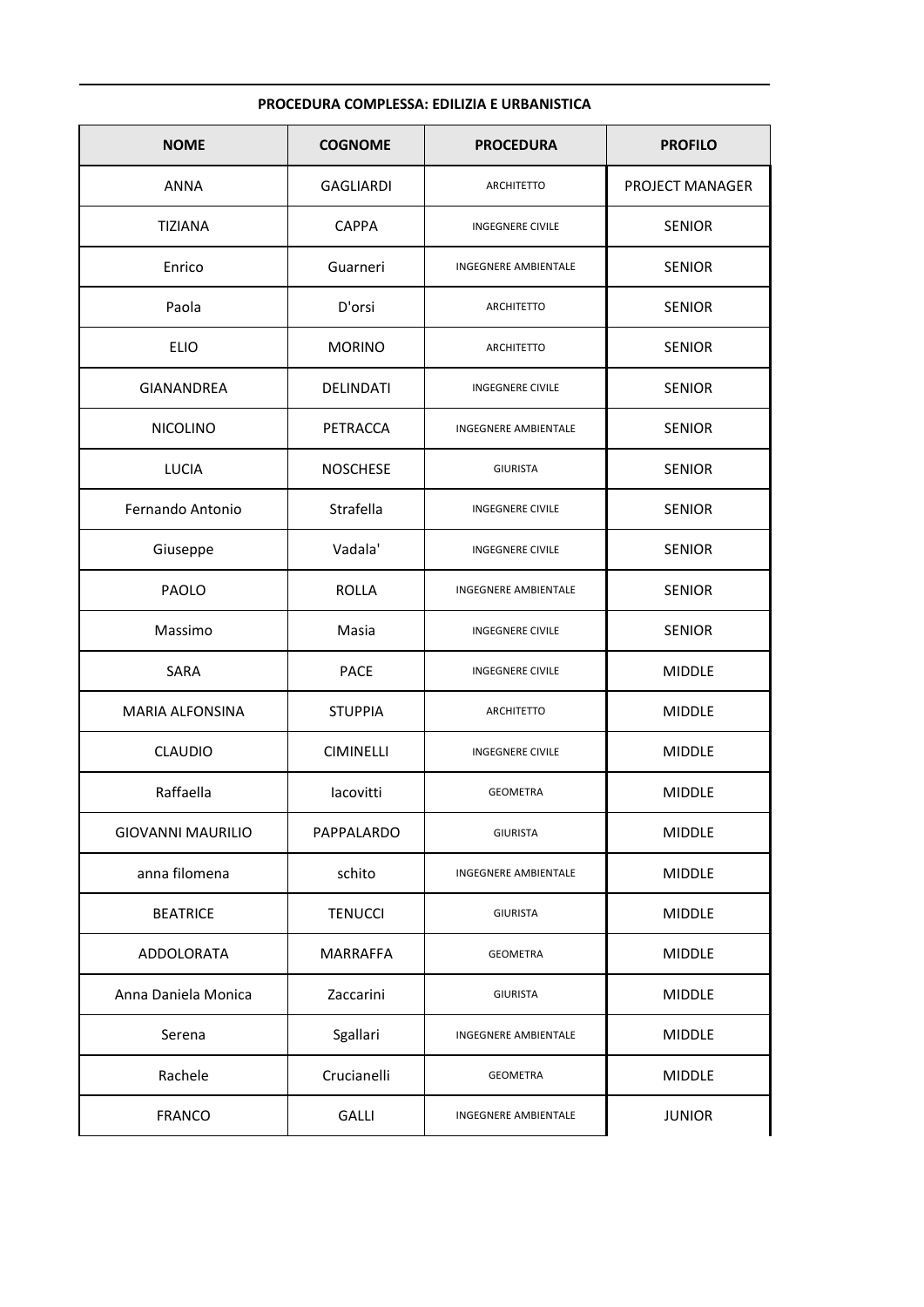| <b>PAOLA</b>        | ZANOTTI         | <b>GIURISTA</b>             | <b>JUNIOR</b> |
|---------------------|-----------------|-----------------------------|---------------|
| <b>LUCIA</b>        | <b>FRANZESE</b> | <b>GIURISTA</b>             | <b>JUNIOR</b> |
| marina              | icardi          | <b>GIURISTA</b>             | <b>JUNIOR</b> |
| <b>GIAN LUCA</b>    | <b>GUERRINI</b> | <b>INGEGNERE AMBIENTALE</b> | <b>JUNIOR</b> |
| <b>CLAUDIO</b>      | <b>MELILLO</b>  | <b>GIURISTA</b>             | <b>JUNIOR</b> |
| <b>BARBARA</b>      | <b>MAGRINI</b>  | <b>GIURISTA</b>             | <b>JUNIOR</b> |
| <b>MARTA ANGELA</b> | <b>FUSCO</b>    | <b>GIURISTA</b>             | <b>JUNIOR</b> |
| Massimo             | Ranieri         | <b>GEOMETRA</b>             | <b>JUNIOR</b> |

#### **PROCEDURA COMPLESSA: INGEGNERIZZAZIONE DEI PROCESSI**

| <b>NOME</b>      | <b>COGNOME</b> | <b>PROCEDURA</b>                                                                 | <b>PROFILO</b>         |
|------------------|----------------|----------------------------------------------------------------------------------|------------------------|
| <b>ANTONELLA</b> | <b>BISOGNO</b> | <b>INGEGNERE GESTIONALE</b>                                                      | <b>Project Manager</b> |
| VALENTINA        | <b>DONINI</b>  | <b>INGEGNERE GESTIONALE</b>                                                      | <b>Project Manager</b> |
| <b>GIOVANNI</b>  | <b>CONTRI</b>  | <b>INGEGNERE GESTIONALE</b>                                                      | Project Manager        |
| <b>MARINA</b>    | <b>TANA</b>    | <b>INGEGNERE GESTIONALE</b>                                                      | <b>SENIOR</b>          |
| ALESSANDRO       | <b>FERRARI</b> | <b>ESPERTO NELLA GESTIONE E NEL</b><br>MONITORAGGIO DELLE PROCEDURE<br>COMPLESSE | <b>SENIOR</b>          |
| LUIGI            | <b>IDEO</b>    | <b>STATISTICO</b>                                                                | <b>SENIOR</b>          |

### **PROCEDURA COMPLESSA:BONIFICHE**

| <b>NOME</b>         | <b>COGNOME</b>     | <b>PROCEDURA</b>            | <b>PROFILO</b> |
|---------------------|--------------------|-----------------------------|----------------|
| <b>STEFANO</b>      | DI NAUTA           | <b>GEOLOGO</b>              | Project Leader |
| ELISABETTA PATRIZIA | <b>MARIOTTI</b>    | <b>GIURISTA</b>             | Senior         |
| <b>ALFREDO</b>      | <b>KOMIN</b>       | <b>GEOLOGO</b>              | Senior         |
| <b>MONICA</b>       | <b>PENNA</b>       | <b>INGEGNERE AMBIENTALE</b> | Middle         |
| <b>SALVATORE</b>    | <b>BELSITO</b>     | INGEGNERE AMBIENTALE        | Middle         |
| <b>SILVIA</b>       | <b>DEPLANO</b>     | <b>INGEGNERE AMBIENTALE</b> | Middle         |
| MARIANGELA          | <b>CRISTOFARO</b>  | <b>INGEGNERE AMBIENTALE</b> | Junior         |
| LEONARDO            | <b>TULLIO</b>      | AGRONOMO-FORESTALE          | Middle         |
| PIERLUIGI           | <b>EVANGELISTA</b> | PERITO CHIMICO              | Junior         |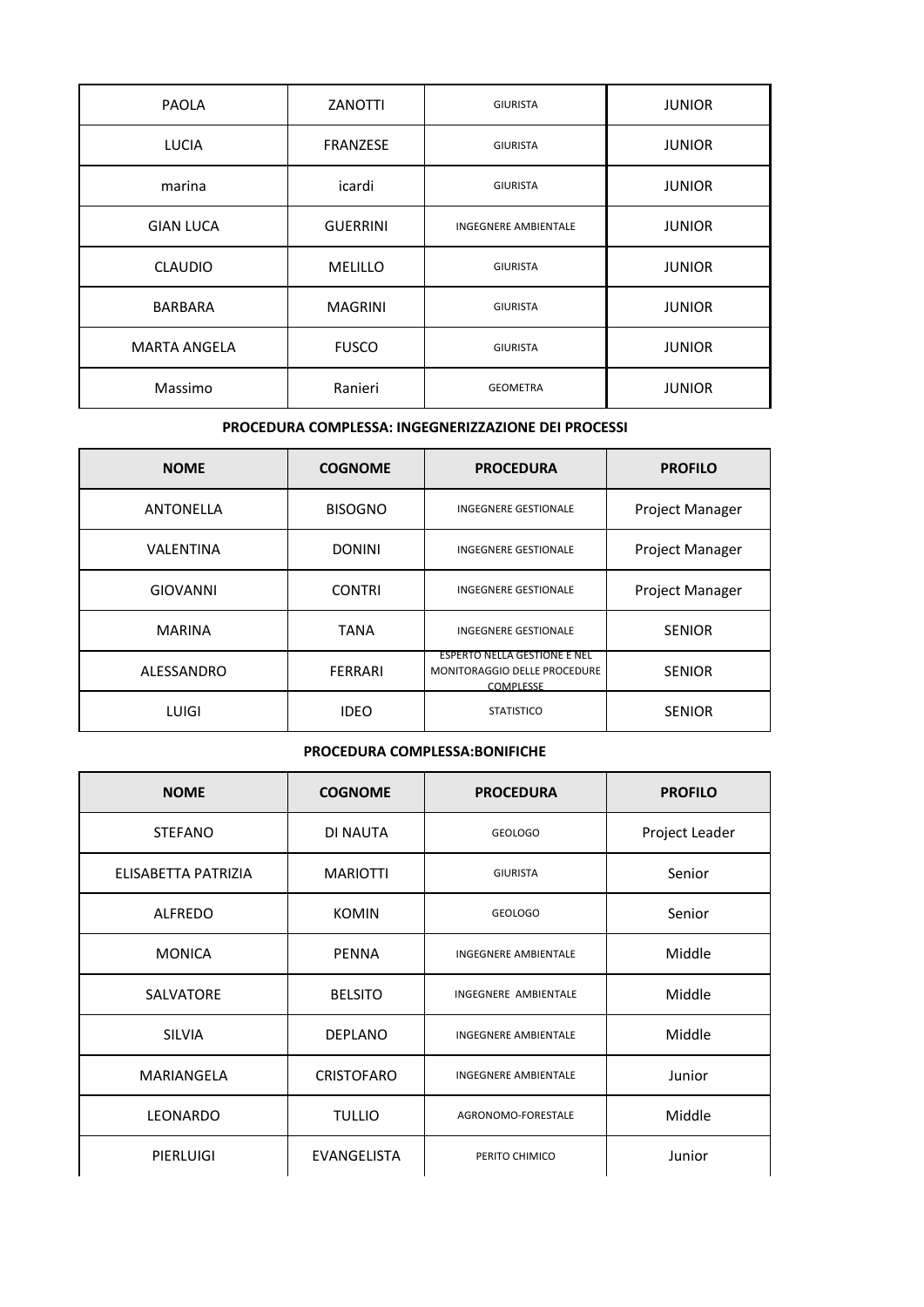### **PROCEDURA COMPLESSA: INFRASTRUTTURE DIGITALI**

| <b>NOME</b>                   | <b>COGNOME</b>   | <b>PROCEDURA</b>                                   | <b>PROFILO</b> |
|-------------------------------|------------------|----------------------------------------------------|----------------|
| <b>MARCO</b>                  | TEDESCHI         | <b>INGEGNERE DELLE</b><br><b>TELECOMUNICAZIONI</b> | Project        |
| <b>DONATO</b>                 | <b>TOPPETA</b>   | <b>INGEGNERE INFORMATICO</b>                       | Senior         |
| <b>PATRIZIA</b>               | <b>CEPOLLINA</b> | <b>INGEGNERE DELLE</b><br><b>TELECOMUNICAZIONI</b> | Senior         |
| <b>GIOVANNI</b>               | LA NASA          | <b>INGEGNERE DELLE</b><br><b>TELECOMUNICAZIONI</b> | Senior         |
| <b>FRANCESCO MARIA ILARIO</b> | <b>ROSSITTI</b>  | <b>INGEGNERE DELLE</b><br><b>TELECOMUNICAZIONI</b> | Senior         |
| LORENZO ARISTIDE              | VIGANO'          | <b>INGEGNERE INFORMATICO</b>                       | Senior         |
| RAFFAELLA                     | <b>FOLGIERI</b>  | <b>INFORMATICO</b>                                 | Senior         |
| <b>MARIA TERESA</b>           | LACQUANITI       | <b>INFORMATICO</b>                                 | Senior         |

# **PROCEDURA COMPLESSA: RENDICONTAZIONE E MONITORAGGIO**

| <b>NOME</b>      | <b>COGNOME</b> | <b>PROCEDURA</b>                                                                        | <b>PROFILO</b>  |
|------------------|----------------|-----------------------------------------------------------------------------------------|-----------------|
| <b>ISA</b>       | MAGGI          | <b>ESPERTO NELLA GESTIONE E NEL</b><br>MONITORAGGIO DELLE PROCEDURE<br>COMPLESSE        | Project manager |
| <b>PAOLO</b>     | <b>BREAN</b>   | <b>INGEGNERE GESTIONALE</b>                                                             | Senior          |
| <b>BARBARA</b>   | <b>MAGNANI</b> | <b>STATISTICO</b>                                                                       | Senior          |
| <b>PATRIZIA</b>  | <b>GIPPONI</b> | <b>ESPERTO NELLA GESTIONE E NEL</b><br>MONITORAGGIO DELLE PROCEDURE<br>COMPLESSE        | Middle          |
| <b>FRANCESCA</b> | <b>MARINI</b>  | <b>INGEGNERE GESTIONALE</b>                                                             | Middle          |
| <b>FABIO</b>     | PIERDILUCA     | <b>INGEGNERE GESTIONALE</b>                                                             | Middle          |
| <b>FRANCESCA</b> | MANDARA        | <b>ESPERTO NELLA GESTIONE E NEL</b><br>MONITORAGGIO DELLE PROCEDURE<br><b>COMPLESSE</b> | Middle          |

## **PROCEDURA COMPLESSA: RIFIUTI**

| <b>NOME</b>        | <b>COGNOME</b>   | <b>PROCEDURA</b>        | <b>PROFILO</b>  |
|--------------------|------------------|-------------------------|-----------------|
| <b>PIERGIORGIO</b> | <b>VALENTINI</b> | <b>GEOLOGO</b>          | Project manager |
| ANDREA MASSIMO     | <b>BOLOGNESI</b> | <b>INGEGNERE CIVILE</b> | Senior          |
| Sandro             | Sattin           | AGRONOMO-FORESTALE      | Senior          |
| <b>MARIA ADELE</b> | PROSPERONI       | <b>GIURISTA</b>         | Middle          |
| ALESSANDRO         | <b>GENNAI</b>    | <b>GEOLOGO</b>          | Middle          |
| <b>ANTONELLA</b>   | <b>COLOMBO</b>   | <b>INGEGNERE CIVILE</b> | Middle          |
| Alberto            | Alfinito         | <b>GEOLOGO</b>          | junior          |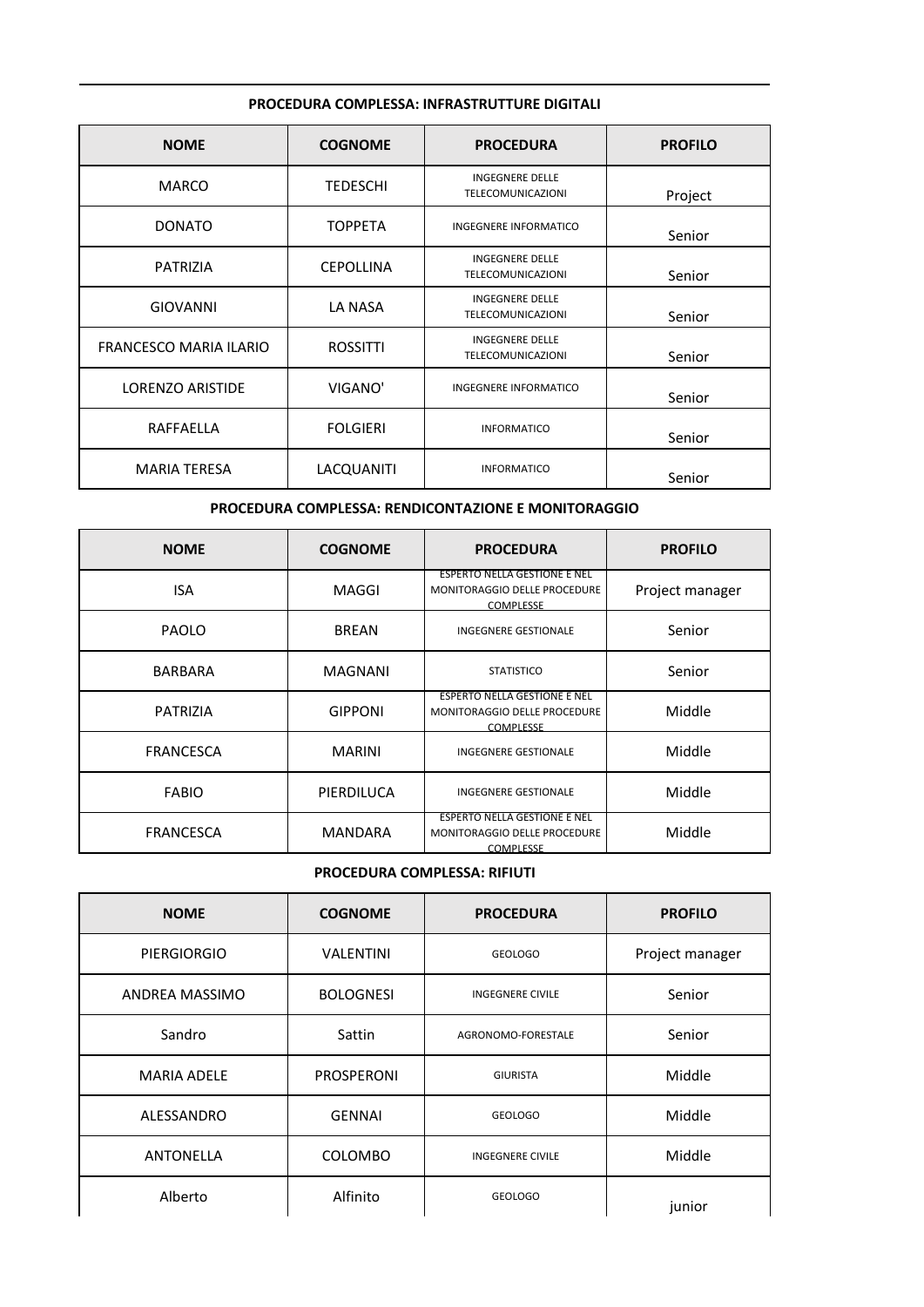### **PROCEDURA COMPLESSA: RINNOVABILI**

| <b>NOME</b>             | <b>COGNOME</b>  | <b>PROCEDURA</b>                | <b>PROFILO</b> |
|-------------------------|-----------------|---------------------------------|----------------|
| <b>MARINA</b>           | COMO            | <b>INGEGNERE CIVILE</b>         | <b>PROJECT</b> |
| <b>GILBERTO</b>         | SAERRI          | INGEGNERE IDRAULICO             | <b>JUNIOR</b>  |
| <b>GIANNI</b>           | <b>BARLETTA</b> | INGEGNERE ELETTROTECNICO        | <b>SENIOR</b>  |
| <b>MASSIMO</b>          | <b>CABRELE</b>  | <b>INGEGNERE ENERGETICO</b>     | <b>SENIOR</b>  |
| ALESSANDRO              | <b>CARIANI</b>  | INGEGNERE ENERGETICO            | <b>MIDDLE</b>  |
| CARLO                   | PEDRALI         | <b>GEOLOGO</b>                  | <b>SENIOR</b>  |
| Natale                  | Cucé            | <b>INGEGNERE IDRAULICO</b>      | Middle         |
| ANGELA                  | <b>ROSSONI</b>  | <b>INGEGNERE ELETTROTECNICO</b> | Middle         |
| ZANELLI                 | <b>EMANUELE</b> | INGEGNERE ELETTROTECNICO        | Middle         |
| COSIMO VITO             | <b>DE NORA</b>  | <b>ARCHITETTO</b>               | Junior         |
| <b>MOJIA</b>            | <b>MARINI</b>   | <b>INGEGNERE CIVILE</b>         | <b>MIDDLE</b>  |
| <b>ANTONIETTA MARIA</b> | <b>MANNA</b>    | <b>INGEGNERE ENERGETICO</b>     | <b>MIDDLE</b>  |
| Giuseppe                | La Rocca        | <b>ARCHITETTO</b>               | Junior         |

## **PROCEDURA COMPLESSA: VALUTAZIONI AMBIENTALI**

| <b>NOME</b>      | <b>COGNOME</b>   | <b>PROCEDURA</b>            | <b>PROFILO</b>  |
|------------------|------------------|-----------------------------|-----------------|
| <b>URBANO</b>    | <b>BARELLI</b>   | <b>GIURISTA</b>             | Project manager |
| ANDREA           | <b>BORGIA</b>    | <b>GEOLOGO</b>              | Senior          |
| LAURA            | <b>MARASCO</b>   | <b>GIURISTA</b>             | Senior          |
| <b>LUCIA</b>     | MANGIAMELE       | <b>INGEGNERE AMBIENTALE</b> | Senior          |
| <b>FRANCESCA</b> | <b>COSTABILE</b> | <b>INGEGNERE AMBIENTALE</b> | senior          |
| <b>GIORGIO</b>   | FRANCESCONE      | <b>INGEGNERE AMBIENTALE</b> | senior          |
| <b>MARCO</b>     | <b>BALESTRA</b>  | <b>INGEGNERE AMBIENTALE</b> | Middle          |
| <b>ETTORE</b>    | <b>ROMAGNOLI</b> | <b>GEOLOGO</b>              | Middle          |
| <b>VITO</b>      | LAZZAROTTO       | <b>GEOLOGO</b>              | Middle          |
| <b>MARCO</b>     | <b>CINOTTI</b>   | <b>GEOLOGO</b>              | middle          |
| PIERPAOLO        | <b>PRENCIPE</b>  | PERITO CHIMICO              | Middle          |